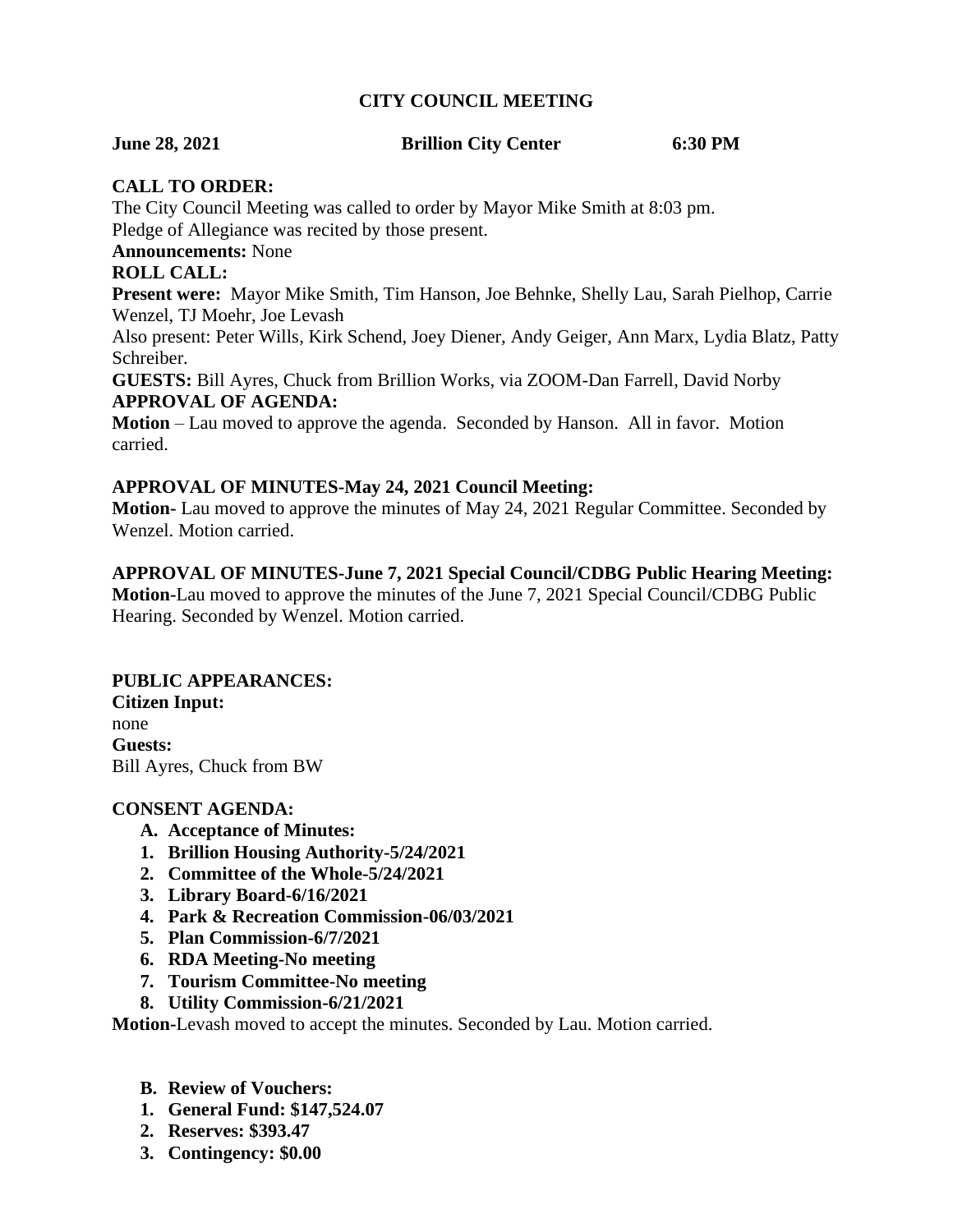# **4. TIF Expenditures: \$3,010.60**

**Motion-**Wenzel moved to approve Vouchers. Seconded by Pielhop. Call vote Motion carried.

# **C. Review of Payroll**

- **1. Pay Period: 5/8-5/21/2021 Check Date: 6/4/2021 \$59,234.32**
- **2. Pay Period: 5/22-6/4/2021 Check Date: 6/18/2021 \$57,231.47**

**Motion-**Lau moved to approve the Payroll. Seconded by Hanson. Motion carried.

# **D. Proposals**

# **1. American Recovery Protection Act (ARPA) Grant**

#### **A. Acceptance of (ARPA) 2021 NEU\_Award\_Terms\_and \_Conditions**

**Motion-**Levash moved to approve Proposals. Seconded by Lau. Call vote. Motion carried.

#### **B. Acceptance of (ARPA) Assurances of Compliance with Civil Rights Requirements Title\_VI\_Assurances**

**Motion-**Wenzel moved to approve. Seconded by Lau. Call Vote. Motion carried.

# **C. RE21-10 Resolution authorizing acceptance of (ARPA) \$161,032.57 funds**

**Motion-**Levash moved to approve. Seconded by Behnke. Call vote, Motion carried.

#### **D. RE21-11 Resolution Amending 2021 Budget for the Acceptance of \$161,032.57 in American Rescue Plan Funds.**

**Motion-**Wenzel moved to approve. Lau seconded. Call vote. Motion carried.

# **E. ARPA Request to Calumet County \$700,000 for Lead Water Lateral Replacement**

\$168,000 lead services to replace curb stop to Main, Geiger-\$4000 a service times \$170 services, based on \$6,000 times 120 pipes. Chilton and Kiel are asking for the same amount/calculation.

**Motion-**Lau moved to approve. Seconded by Levash. Call vote. Motion carried.

 Lau motion amended to \$850,000 (increase from \$700,000) Levash seconded. Needs to be used by 2024.

#### **2. Custer & Jackson Street Project Payment Approval \$158,412.81**

**Motion-**Levash moved to approve. Seconded by Lau. Call vote. Motion carried.

**3. 2021 Annual Disclosure Reporting City of Brillion Outstanding Debt** No vote needed, info only.

# **4. EPA Brownfield Grant RFQ Consultant Selection Approval**

**Motion-**Wenzel moved to approve. Seconded by Lau. Call vote. Motion carried.

#### **5. US Department of Transportation (DOT) RAISE Grant Application for Brillion Works Park & Parkway Ave Streets**

**Motion-**Levash moved to approve. Seconded by Lau. Call vote. Motion carried.

# **6. Community Foundation-David & Rita Nelson Fund Grant Contract**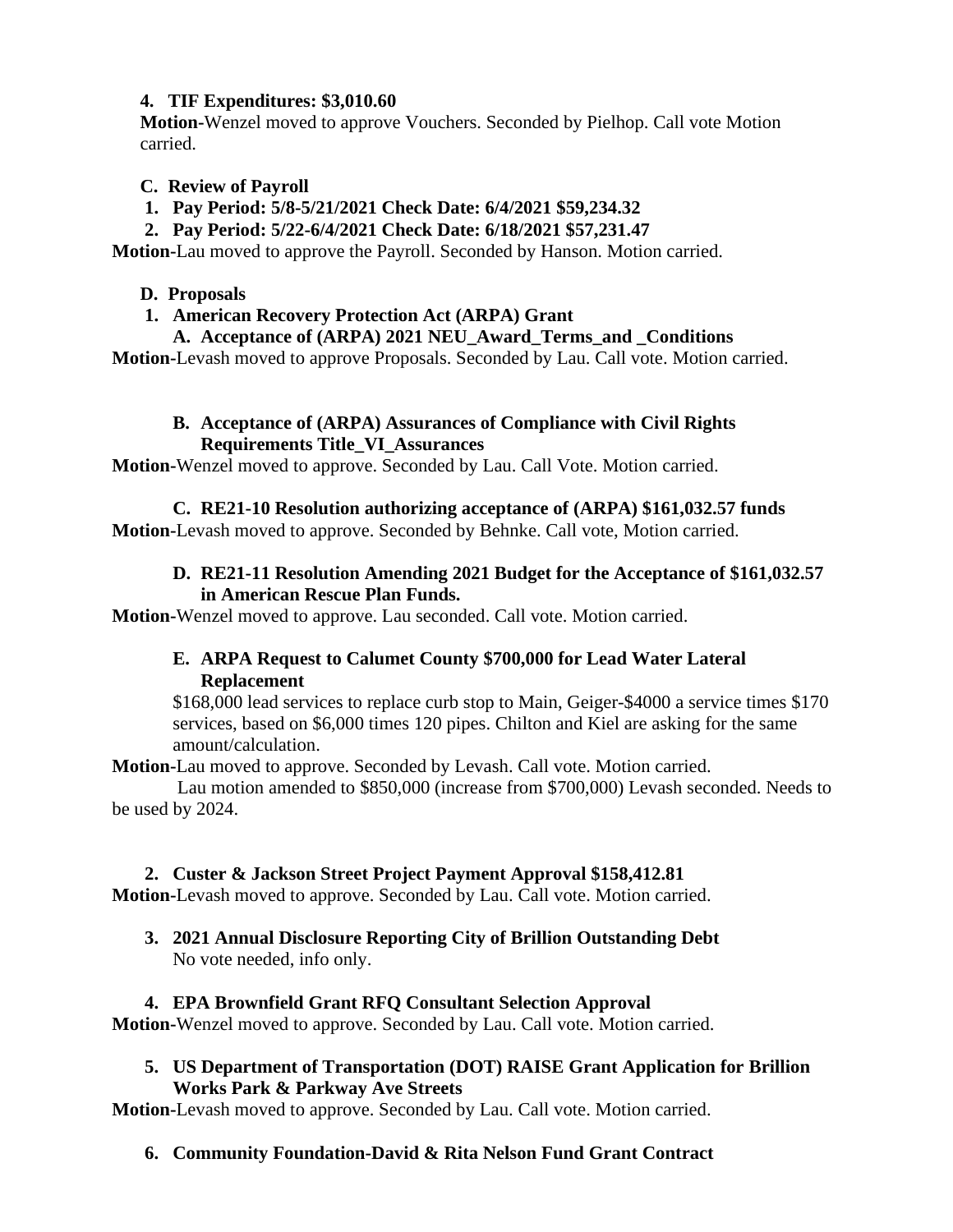**Motion-**Wenzel moved to approve. Seconded by Lau. Call vote. Pielhop obtained. Motion carried.

#### **7. DNR Knowles-Nelson Stewardship Grant Contract Approval**

**Motion-**Lau moved to approve. Call vote. Motion carried. Pielhop obtained.

#### **8. DNR Recreational Trails Grant Contract Approval**

**Motion-**Lau moved to approve. Seconded by Wenzel. Call vote. Motion carried. Peilhop obtained.

- **9. DNR Green Tier Charter Agreement with BW, LLC on former Brillion Ironworks Struck**
- **b. Operator's License Applications-New: Jamie Moxley, Joseph Robert Nagler, Jesse Perez, Melinda J Schumacher** E-G collectively
- **c. Operator's License Applications-Renewal:**

 **Barbara J Boettcher, Heather Borseth, Rebecca Dvorak, Sandra Koffarnus, Cari L Krepline, Jennifer L Kuchenbecker, Betty Anne Kussow, Allan C Muehlbauer, Cynthia R Schaffer, Angela Shimek, Jessica Wenzel**

 **d. Class A Beer & Class A Liquor Combination License-Renewal:**

 **Condon Oil Company for Brillion Shell, Weber Family Station LLC for Weber's, Dolgencorp LLC for Dollar General Store #10945, T&C Markets Inc for Tadych's Econo Foods, Kwik Trip Inc for Kwik Trip #807**

 **e. Class B Beer & Class B Liquor Combination License-Renewal:**

 **Braun's Deer Run LLC for Deer Run Golf Course, ACAKDCA LLC for Ethel's Pub & Grill-Brillion Edition, AriensCo Hospitality Group LLC for Stone Prairie, Connie Michiels for Shakers, Cobblestone Creek Dining & Banquet LLC for Cobblestone Creek Dining & Banquet, Scott R Giese for The Real Giese's Primary Investment Group LLP for BAKKHEIA, M & J Schwartz Enterprises LLC for Split Happens Lanes, Randy's Pastry Factory LLC for Randy's Central, and Carstens Mill LLC for Carstens Mill LLC**

 **f. Class B Beer License & Class C Wine-Renewal:**

 **Avinaashi Hotel Inc. for Cobblestone Inn & Suites, Marko's Smokin' BBQ for Marko's Smokin' BBQ**

 **g. Class B Beer License-Renewal:**

 **Underground Archery LLC for Underground Archery Motion-**Lau moved to approve. Seconded by TJ Moehr. Call vote. Motion carried

**h. Fireworks Discharge Permit:**

 **1. G&M Fireworks LLC-Braun's Deer Run Golf Course on 7/10/2021**

 **2. G&M Fireworks LLC-225 S. Parkway Drive on 8/5/2021**

**Motion-**Lau moved to approve Fireworks permit. Seconded by Hanson. Call vote. Motion carried.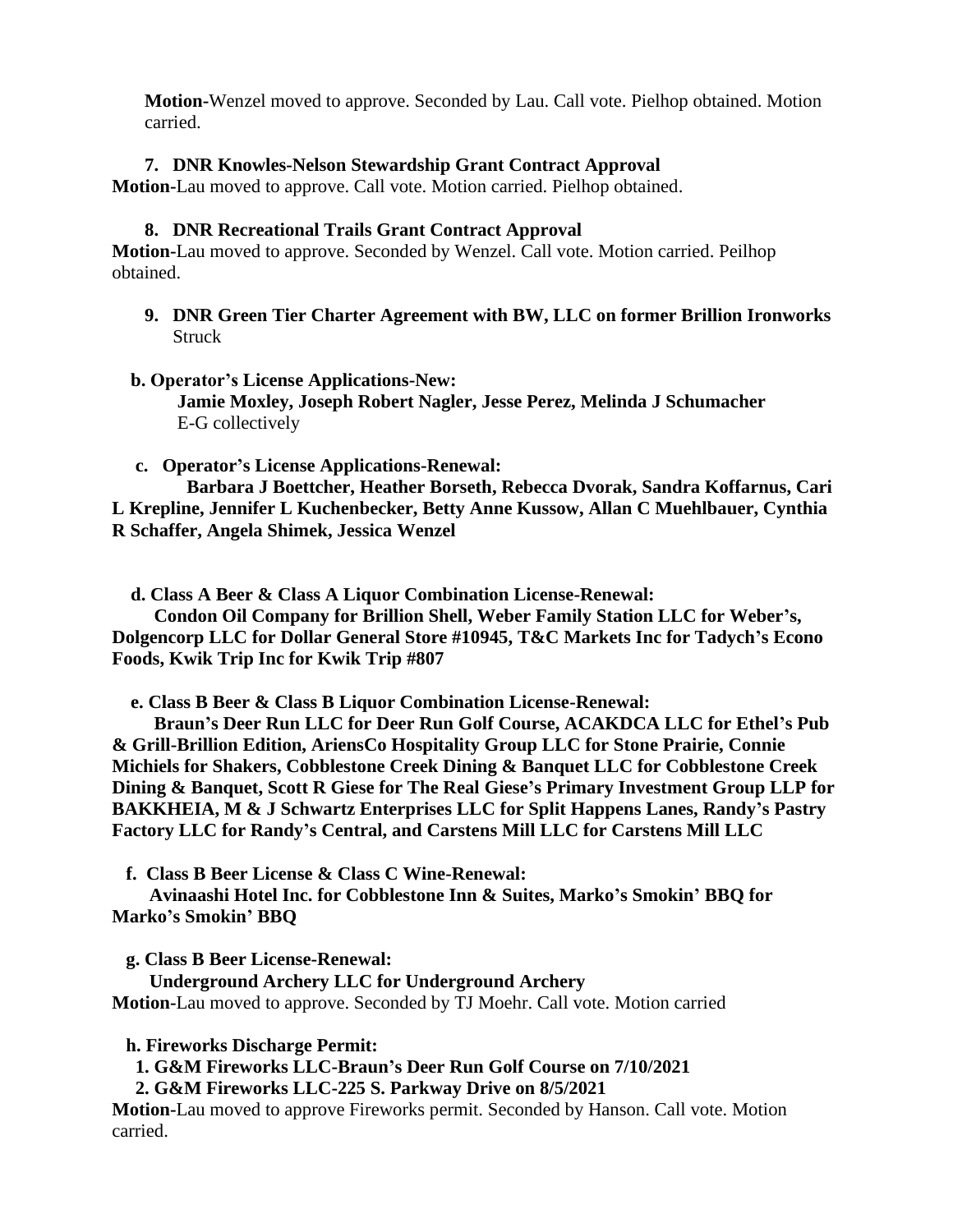### **i. Appointments**

#### **3. Department Head Reports:**

# **A. Park & Recreation**

Report in Pack, working with National Guard at BCC, 50 shots for day, in N.H. in morning, remaining will be brought to Brillion.

# **B.** Library

Report in Packet. Wenzel received feedback and shared really enjoying the atmosphere and new initiatives being brought by the library.

# **C. Fire Department**

Engine 83 back in service, was out for 6 days, engine coolant issue, left neighboring departments know. Forest Junction stepped up and offered a back up truck, we did not need. Relationships with neighboring departments appreciated. We are down to 29 memberships, 1 resignation, currently accepting applications.

# **D. Police**

Apologized for the typo in the report.

# **E. Ambulance**

Nothing to add

- **1. May Monthly Report**
- **2. May Financials**
- **3. Seventh Amendment to 2021 Gold Cross Contract Wage Increase**

Added City Administrator to follow-up with

**Motion-**Levash moved to approve. Seconded by Behnke. Call vote. Motion carried.

#### **F. Municipal Court:**

- **1. Brillion Court Report**
- **2. Reedsville Court Report**

Reports included in the packet

#### **G. Public Works**

Report included in the Packet, nothing to add. Pielhop was approached and asked for a monthly calendar from the DPW that included events-brush pickup, sweeping, etc. Geiger stated some events are variable, maybe more of a schedule. Geiger stated specifications are in the newsletter. Wills will work with the new assistant to break down newsletter and put in Facebook in pieces. Smith said option to add pictures of a job well done.

# **3. City Administrator/Community Development Director**

# **A. Administrator June Report**

Thanked Police and Ben Bastian for hosting summer school classes.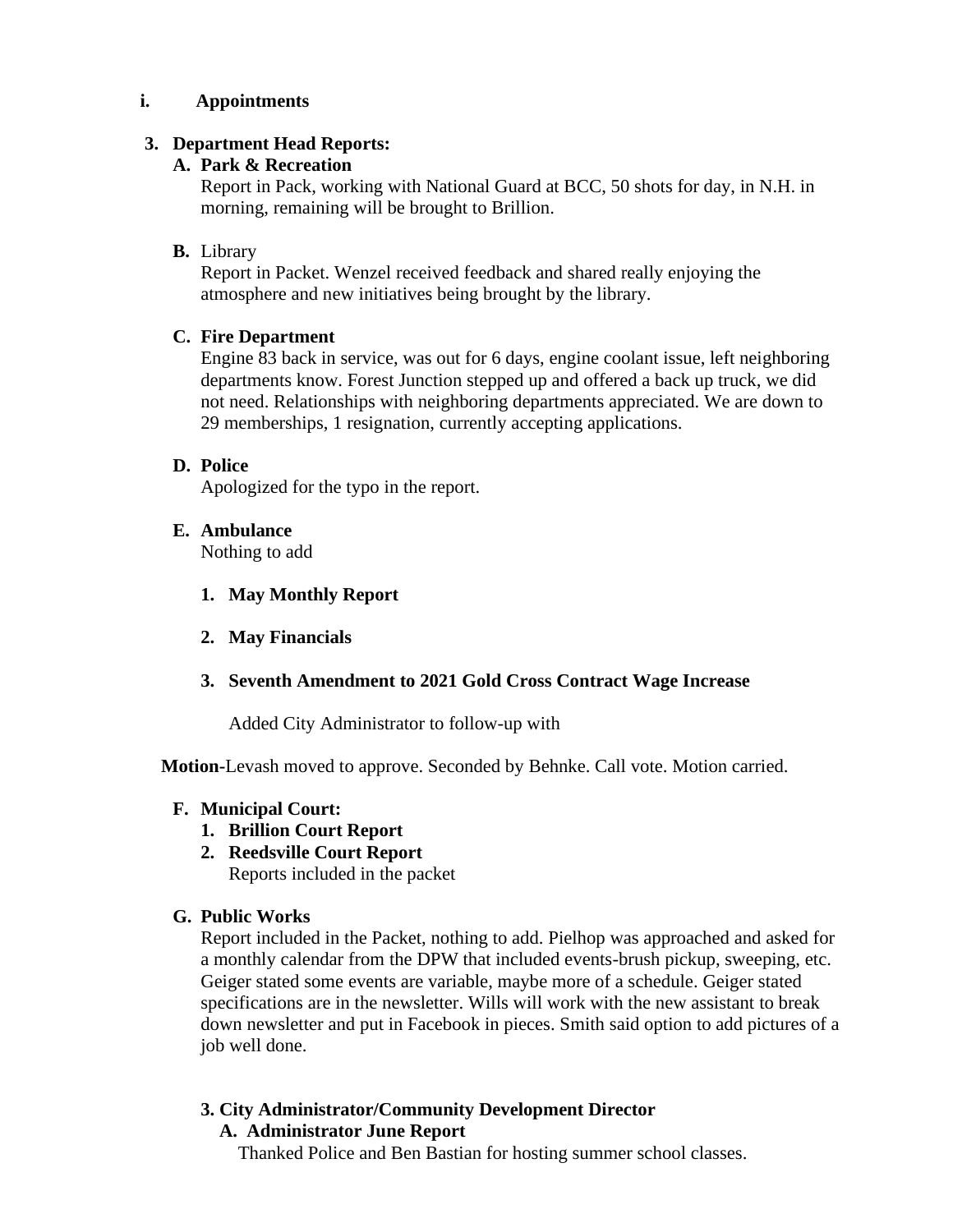Andy and Wills working with Wes Kempen on new Fawn Subdivision, working on TIF#5

- **B. Personnel Update**
- **1. Admin Asst Jan Wittman retiring Julyish, helping with training**
- **2. Admin Asst New Hire July 12, was offering to employee within the City** WDC reporting, took accounting classes
- **3. Clerk/Treasurer's Report Office-**Apologize for no written report **A. June Report**

In addition to what is in the administrator's report:

 Started working with Ginny Hinz, CPA with Onward Accounting and Consulting LLC. Currently working on changing the voucher process and check run process. Next working on changing the journal entries in order to eliminate as many as Possible and simplifying the budget process.

 In July taking the first year, of three years, with the Municipal Clerks and Treasurers Institute. This training is through UWGB and will be virtual.

#### **4. Mayor's Report**

Virtually attended B.W. LLC development meeting. Met with Tammy Williams, part of B.W.

Participated in the Library reading program, getting positive feedback from public.

#### **5. Committee Reports:**

**A. Brillion Housing Authority**

#### **1. Committee Report**

TJ thanks to Sarah, she got someone to come and give an estimate on the kitchen update-Tom Riemer. Vacancies are pretty low.

#### **B. Cemetery Commission**

- **1. Committee report** Nothing
- **C. Committee of the Whole** Nothing

#### **D. Library Board**

- **1. Committee Report** Nothing more than report
- **2. Library Board Appointments-Renewal**
	- **A. Amy Reimer**
	- **B. Nancy Zimple**

Application is meant to gather info to contract **Motion-**Wenzel moved to approve. Seconded by Levash. Call vote. Motion carried.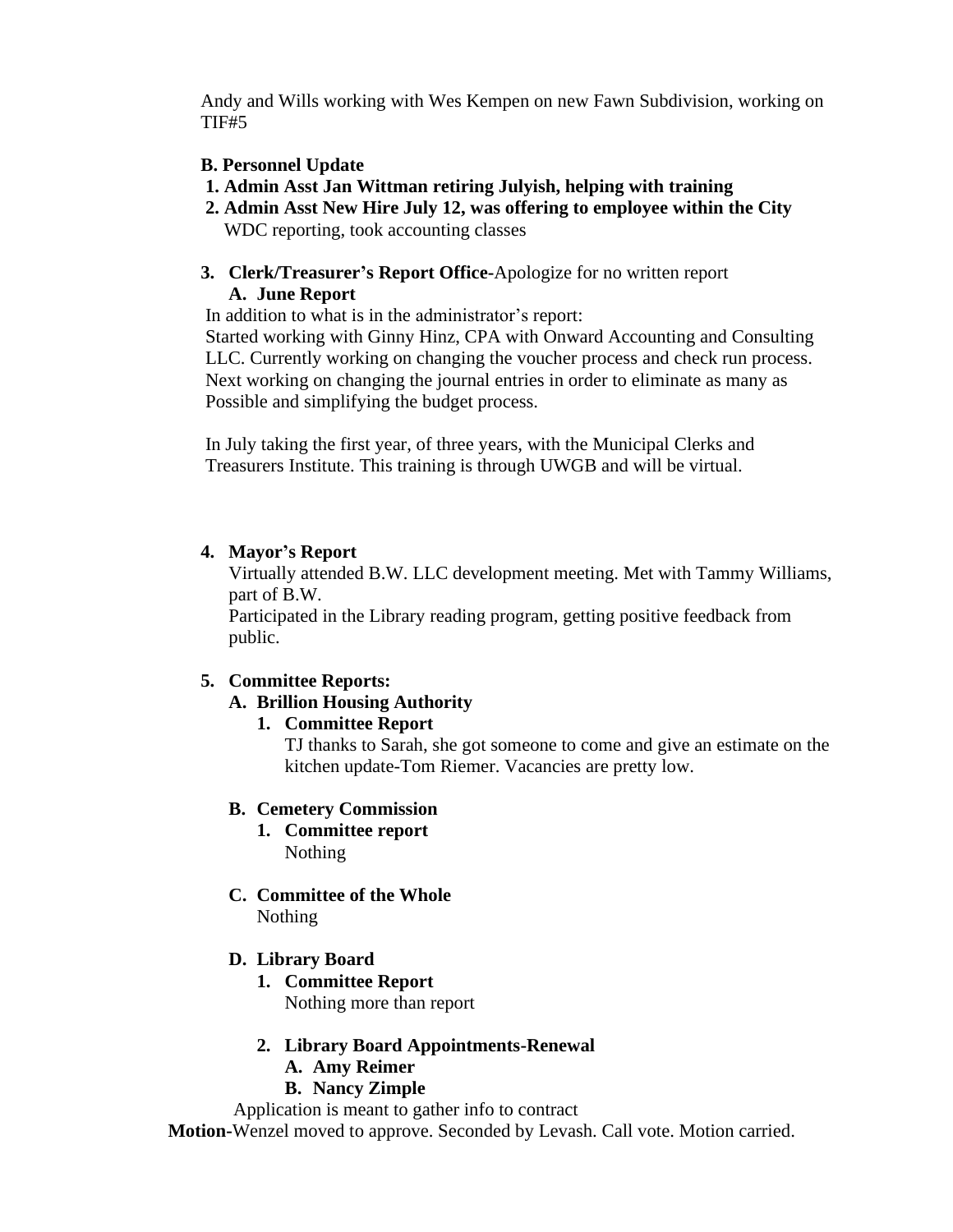# **E. Park & Recreation**

# **1. Committee Report**

Baseball club-offer financial and labor assistance. Offered to pay for fence.

# **2. Aquatics Coordinator hired**

Starting Monday-Janice Kellner-broad background with boy scouts in aquatics

#### **3. Park & Rec Committee Appointment-Current Alternate a. Joel Thorpe**

1<sup>st</sup> alternate onto the committee, Betty Nies moves to alternate 1, second alternate open

**Motion-**Behnke moved to approve. Seconded by Lau. Call vote. Motion carried

#### **F. Plan Commission**

# **1. Committee Report**

Very informative meeting.

**2. BW,LLC Warehouse on Former Brillion Works**

Tire Assembly-approved for the BW location. 50,000 sq. ft. initially going to 150,000 sq. ft. Specifications will be laid out in final design.

# **G. Redevelopment Authority Commission**

**1. Committee Report** No meeting

#### **H. Tourism Committee**

**1. Committee Report** None

#### **I. Water, Sewer & Utility Commission**

#### **1. Committee Report**

Wills working on a water simplified rate increase. Wills working on restructuring debt structure (before water rate). Is cost associated with switching loans.

#### **2. PSC Simplified Water Rate Increase Declined**

#### **3. Annual DNR CMAR Report**

Pete Litersky, Wills, and Geiger working on commission report. Bottom line, grade is an A-, best we have had since Geiger has been here. All in all, good report.

#### 4. **Resolution RE21-09 CMAR Submittal**

**Motion-**Levash moved to approve. Seconded by Behnke. Call vote. Motion carried.

5. ARPA Utility Commission Requests